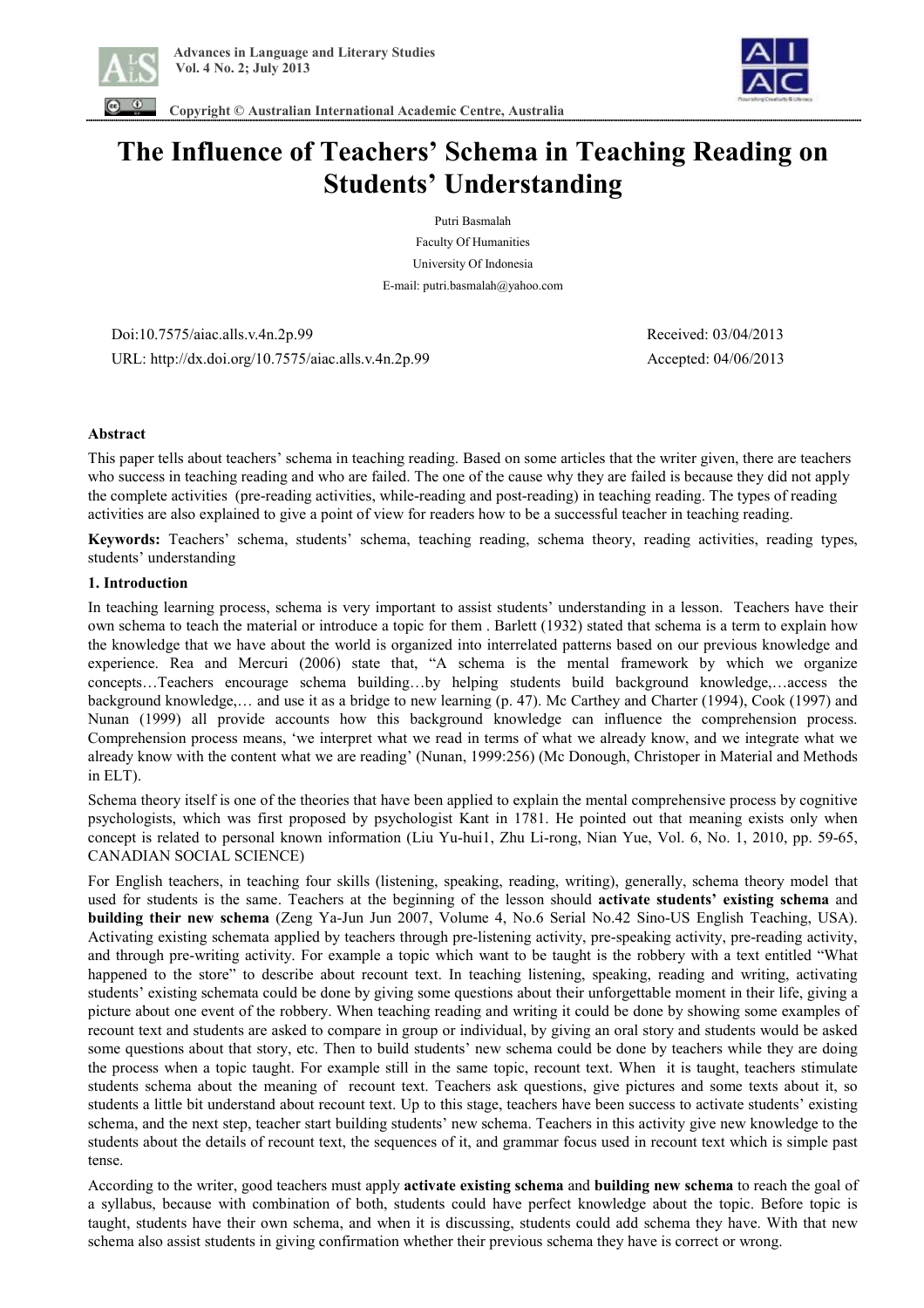In some schools in Indonesia, teachers' schema in teaching English is not appropriate with the syllabus. They do not apply the complete stages (pre, while, post) because he/she is lazy.

In this paper, the writer tells about teachers' schema in teaching reading and whether it influences students' understanding or no. The writer chooses the reading skill because in English lesson, reading has the first priority to be taught. It could be seen in most textbooks that reading activities are more than any other skills. For example in English Unlimited Intermediate Coursebook published by Cambridge. In teaching reading, that textbook offers some activities, pre-reading activity (giving questions before discussing the topic), while-reading (the key vocabularies, tenses, etc) and post-reading (teachers ask question to review what is taught today), but when discussing activities in listening, speaking and writing is just limited activities.

# **2. Discussion**

Schema theory as stated before is one of the theories that have been applied to explain the mental comprehensive process by cognitive psychologists, which was first proposed by psychologist Kant in 1781. He pointed out thatmeaning exists only when concept is related to personal known information (Liu Yu-hui, Zhu Li-rong, Nian Yue, Vol. 6, No. 1, 2010, pp. 59- 65, CANADIAN SOCIAL SCIENCE). According to schema theory, text in teaching reading does not carry meaning itself but rather provides hints to allow readers and listeners to create meaning from prior knowledge; the text triggers and builds on existing schemata (Perason-Casanave, 1984). Carrell (1984) explains that schema theory is an interactive process between text and background knowledge. Anderson's (1994) research stresses that more than one interpretation of text is possible; the schema that is activated is based on the culture of the reader.

When teachers give pre reading activities before discussing a text, it is very good point to activate students schema, all students have different schema. Sometimes, the schema is not developed well because students' culture is different with the text makers' culture. So in this case, that is the reason why teachers needed. They play an important role to guide students into the right schema and help to give schema that students do not have. The difference between writer intention and reader comprehension is most obvious where readers have had different life experiences to the writer's 'model reader'. Readers sometimes also feel that they comprehend a text, but have a different interpretation to the author (see Hudson 1982:187). As Carrell and Eisterhold (1983:80) point out, "one of the most obvious reasons why a particular content schema may fail to exist for a reader is that the schema is culturally specific and is not part of a particular reader's cultural background. For example there is a difference schema between students and text makers because of the different culture is described in Nigel Scott's article "Helping ESL Students Become Better Readers: Schema Theory Applications and Limitations". When students in Japan finding key word 'full moon' in a text, it activates schema for beauty and moon-viewing parties (for ordinary people not werewolves!). Whereas in Europe 'fool moon' includes horror stories and madness. So when students in Japan discussing the text entitled "full moon" their schema before reading is surely about the prettiness. To avoid and to make students have a right schema, teachers at the beginning could give questions like "What do you know about horror legend stories from Europe?" or "Have you ever heard about the (mention one horror story title from Europe)?" With doing that, students in Japan who have schema about prettiness before, they automatically change their schema to catch the real meaning of full moon and it means teachers are success to build students' new schema. In this case, teachers should start pre-reading activity first, in order to students do not get confused in the middle of discussion. If they get confused, it will influence their understanding.

Two modes of processing information in teaching reading called the bottom-up and top-down mode of processing. The bottom-up processing also known as data-driven or **activate students' existing schema** (Carrell & Eisterhold, 1983), and the top-down mode known as called conceptually-driven or **building students' new schema** (Ann M, 2008, Navuro Building Schema for English Language Learners). When teachers give new topic which is little bit difficult to students and they do not have schema, it is called the top-down process. Students' schema is sharpened in learning processes because they will have new information. They form the concept about the thing they got, so why the top-down mode is called conceptually-driven. In the other hand, if the topic which is taught by teachers have been known by students because they have a schema about the topic, the process called bottom-up. With giving that topic, students could add the information and increase their previous knowledge which is called data-driven, and the last discussion is about three types of teaching reading (Liu Yu-hui, Zhu Li-rong, Nian Yue, 2010, Application of Schema Theory in Teaching College English Reading ). They are:

# *2.1 Language Schema*

Language schema refers to readers' mastery of a reading material, identifying the letters, words and sentences. Without language schema, a reader can not utilize content schema and form schema in brain by information and clue provided, not to mention comprehension of the reading material. The language schema is a prerequisite for reading comprehension and basis for content schema and form schema.

# *2.2 Content Schema*

Content schema consists of two aspects: one is situation schema connected with reading material; the other is background knowledge schema previously possessed by readers. Situation schema refers to a schema formed by readers through combining letters and words in the same semantic field by language

schema during reading process; background knowledge schema refers to knowledge and experience stored in a reader's brain, which can affect directly the degree of reading comprehension. With good background knowledge schema, readers would also have very good prediction to the matter illustrated in reading, which can greatly raise their reading speed.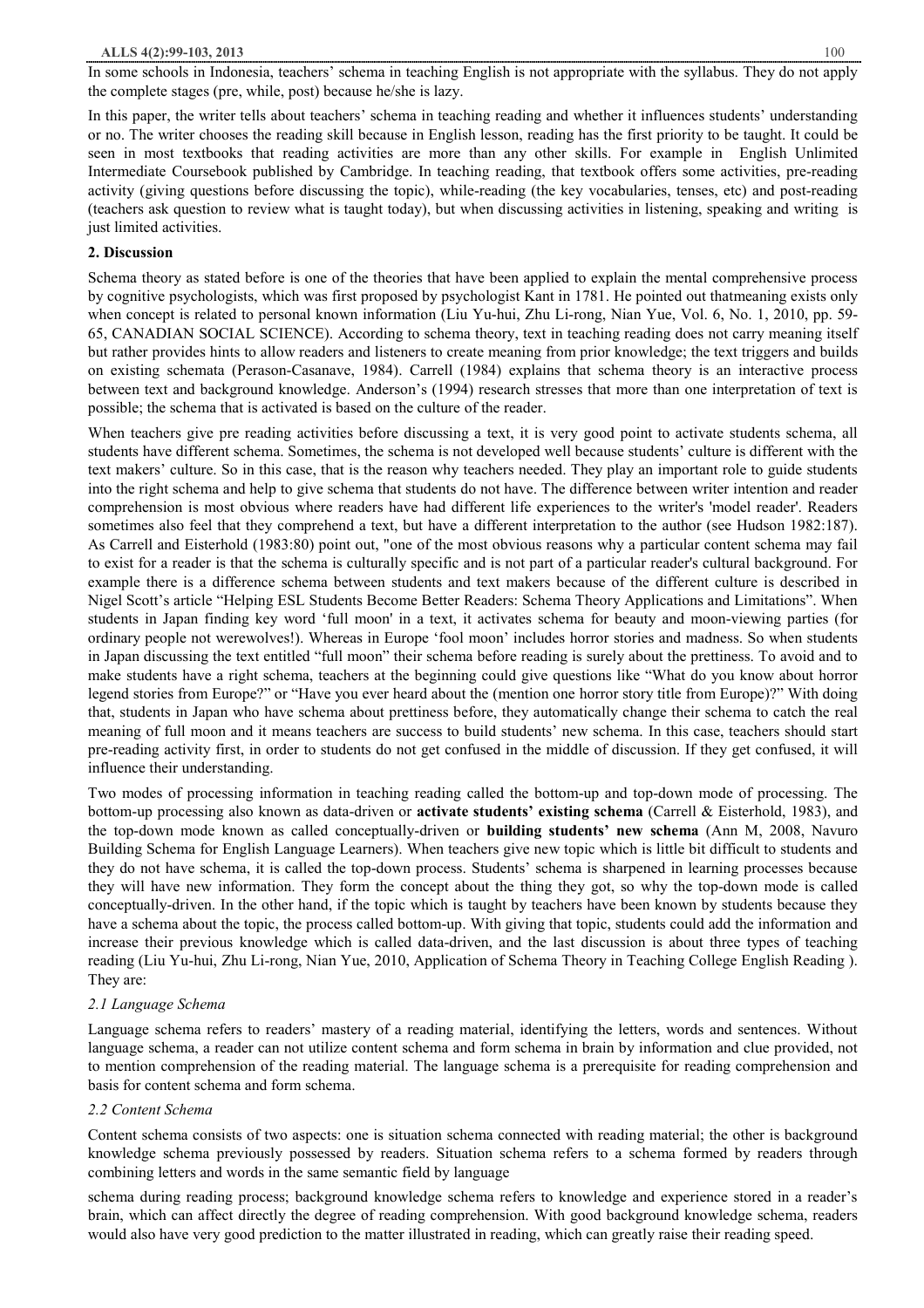#### *2.3 Form Schema*

Form schema refers to the extent that readers master the logic structure and rhetoric knowledge in reading. Different text styles have different form schemas. Readers can make a prediction to later development according to form schema in mind.

In some articles that the writer found about teachers' schema, first come from Helen S Timperley and Viviane M.J. Robinson (2001) "Achieving School Improvement through Challenging and Changing Teachers' Schema". It was a research in 1996 to 35 schools in two suburban low-income district in New Zealand. Students' achievement in that school were low and weakness, and that situation were identified that one of the cause is teaching quality. In response to this report, the New Zealand Ministry of Education undertook a major initiative to strengthen the education offered in the schools in the two districts. The researchers cooperated with the New Zealand Ministry of Education to undertake this research for about a two and a half year period. The data from all school were gathered by observation and interview with school management and staff which aims at determining levels of reported students' achievement, explanations for poor performance and links between those explanations and the proposed project. After the research was done, the result showed that the students not as bad as like the teachers taught. When entering school, the teachers have considered that students come with no skills, so that when they are teaching, they do not teach their students well. In teaching reading, they never use pre-reading activities. They underestimate the capability of the students. Whereas when the students given a test by surveyor, they are not bad.

That situation happened in some schools in Indonesia. Sometimes the teachers do not want to give students opportunities to improve their knowledge. They never do powerful activities when teaching reading. Without trying to activate students' building schema first, the teachers jump into second step which is building students new schemata. If the teachers do that, the writer states that the process of learning is not successful. It is because comprehension process is not happened. As Mc Carthey and Charter (1994), Cook (1997) and Nunan (1999) said that comprehension process means, 'we interpret what we read in terms of what we already know, and we integrate what we already know with the content what we are reading' (Nunan, 1999:256) (in Material and Methods in ELT by Mc Donough, Christopher Shaw).

The second article is from NCSS (National Council for the Social Studies " Using Schema Theory To teach American History. Different with the first article, in this article the writer could say that teachers' schema gives good impact to the students because a teacher gives a powerful activities to the students. When a teacher introduced new text, she activated students' existing schema first with challenging them by giving historical questions. The teacher said that kind of prereading help students in developing their schema which were crucial for their retention and understanding of history. It also made clear connections that exist in life between events, past and present, and for avoiding students' boredom. At the end of the lesson the teacher conducted a discussion to review the material. The activities that a teacher did in the article is appropriate with Mc Carthey and Charter (1994), Cook (1997) and Nunan (1999) said in pre-reding activities must attend the comprehension process means, 'we interpret what we read in terms of what we already know, and we integrate what we already know with the content what we are reading' (Nunan, 1999:256) (in Material and Methods in ELT by Mc Donough, Christopher Shaw).

After seeing two articles about teachers' failure and teachers' success in the way of stimulating and adding schema to the students, the writer hopes the readers could obtain the point of view especially the readers who are teachers. Below, the writer will give an example of what activities should teachers do in teaching reading (it was the research who was conducted by Liu Yu-hui, Zhu Li-rong, Nian Yue, 2010, Application of Schema Theory in Teaching College English Reading):

## **3. Application of Schema Theory in Teaching**

## **College English Reading**

The writer chooses giving an example from the article, not based on the writers' ideas because the persons who conducted the research did the activities by their selves so the experience of teaching reading and its problem is happened in real situation, so that we could learn from that.

In this part, application of language schema, content schema and form schema in teaching of college English reading will be explored with examples from book II, *New Horizon College English* published by Foreign Language Teaching and Research Press.

# *3.1 Application of Language Schema in Teaching College English Reading*

Language schema is a basis for reading comprehension, content schema and form schema. Therefore, it is necessary to explore students' vocabulary, and to teach basic words, sentences and grammar. In teaching college English reading, the researchers find out that one main problem for poor learners is their lack of language knowledge, with a certain number of students not mastering some basic words. Some students have difficulty in understanding one sentence, because there is a word "result in". They got confused between 'result in' and 'result from', without knowing which one refers to cause and which one to effect; the other is the unfamiliarity with '(be) committed to', which affects the comprehension of the following text. Small vocabulary forms could be an obstacle to understanding whole of the text. To help that problem, the researcher said that teachers could help students to enlarge vocabulary by specific context and give some learning strategy to make them be focus, so that if they found difficult words they could guess the meaning of them from context and their language level will improve by applying language schema.

# *3.2 Application of Content Schema in Teaching College English Reading*

Content schema functions in the following three phases in a reading class: pre-reading, while-reading and post-reading.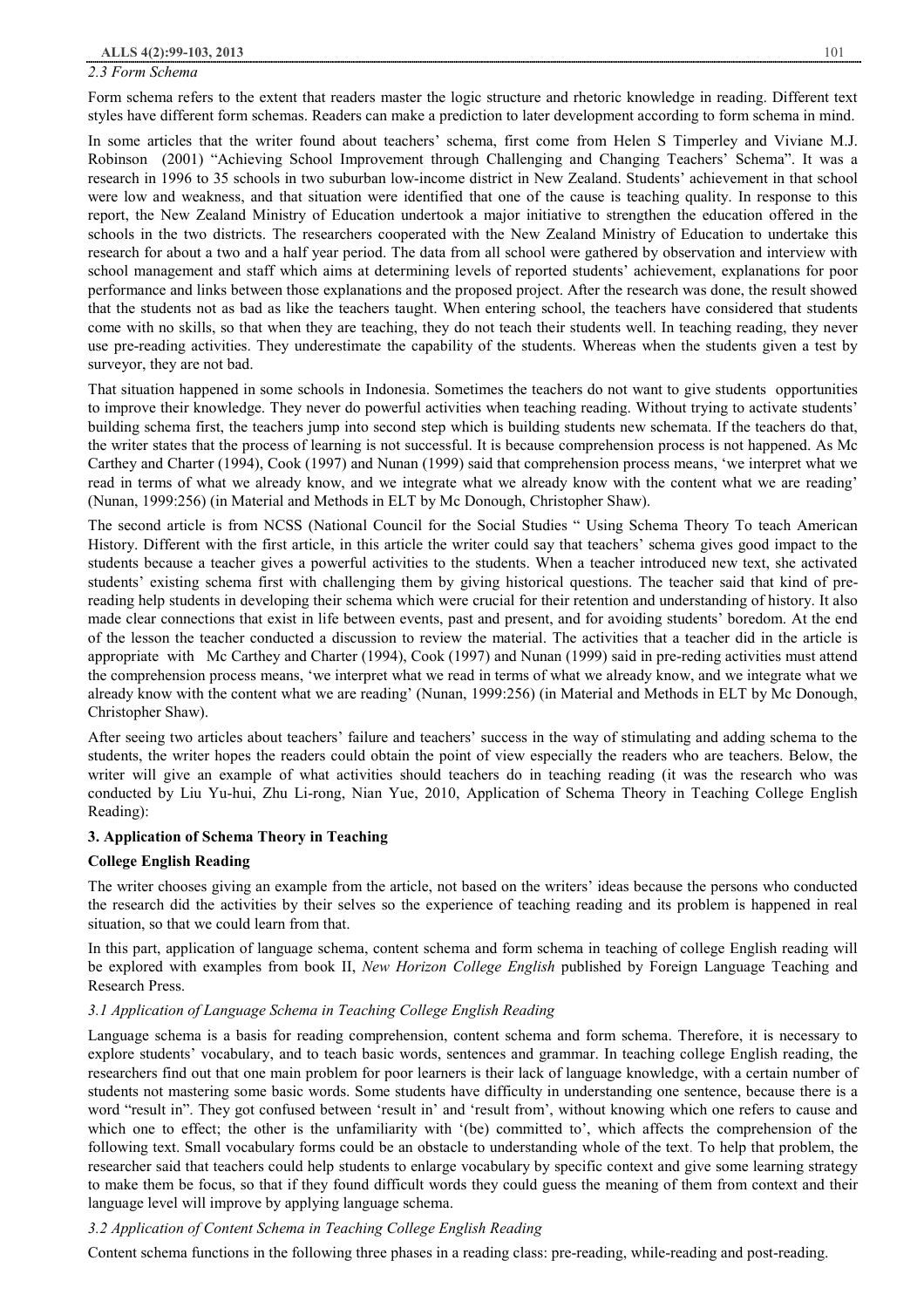#### 3.2.1 Pre-reading

In pre-reading, teachers could help doing some reading-related preparation which was connected to the material, such as listing and explaining words, questions about the topic, pair grouping to activate students' existing schema about the topic. As mentioned above, language schema is a basis for reading comprehension, but students may not understand what they are reading only with certain language schema. The researchers said that students always complain that they can not figure out what the author is narrating even though they know each word in the reading material. From this, the teachers could help students to establish specific content schema through providing background knowledge for students to predict correctly. Prediction ability is an important skill for reading. No matter right or wrong the prediction is, it could help students get closer to the article which is good for their understanding. The researchers told there was an interesting activity for predicting text by mention only the title of the text, and let the students in pair grouping guess the content. It could improve students' enthusiasm and interest while learning. But the researcher said when pair of students were discussing, they met some difficulties, but through the title that researchers have said at the beginning, students are guided to predict the possible, and then check their prediction at while-reading phase. When students find it difficult to do so, teachers also could provide some words and ask them to choose the possible ones to activate students' content schema and language schema.

## 3.2.2 While-reading

The while-reading phase, or the reading comprehension phase, is a phase for schema embodiment. After students know about the general meaning of an article or text, teachers are suggested not only to give language knowledge, but also explain detailed content, especially the different culture related to the article.

#### 3.2.3 *After-reading*

In this phase, students would do some exercises such as multiple choice or clozein after-reading, or some translation and story retelling. That is the way to measure whether students understand the lesson or no. In order to stimulate their interest and consolidate schema, teachers could use their imagination and creativity by providing colorful classroom activities to improve students' reading ability.

#### *(1) Discussion*

In this activity, students are divided into double, four or five-person groups. Pair groups are good to form a mutual reliable and mutual helpful relationship. Students could share their experience, knowledge, interest and opinions related to learning material, or consolidate content schema by question and response form. The researcher said that students in such groups would like to express themselves in class to relax.

#### *(2) Role playing*

Role playing can improve students' learning enthusiasm. Students were enthusiastic, active and creative in such activity. This way could be used in learning reading material reflecting foreign culture.

## *(3) Writing*

After reading, teachers could have students rewrite, comment on or summarize the reading material, which could not only consolidate language schema, but also turn new knowledge into content schema.

## *3.3 Application of Form Schema in Teaching College English Reading*

Different styles have different form structures. Therefore, understanding of style forms is usually good for students to understand an article. English text form has not yet been established in most students' mind due to the adoption of traditional teaching method which emphasizes word-by-word reading, sentence-to-sentence translating to know about the article thesis. Teachers are advised to guide students to read by applying text form in teaching reading and introduce several English text forms, explaining text form tendencies of different styles. In teaching, teachers could help students establish various style form schemas by consciously analyzing a text structure, instructing some continuous knowledge and skills of the article. When students see relative reading materials, certain form schema would be activated, which is good to improve their reading ability.

## **4. Conclusion and Suggestions**

Based on the discussion above, could be concluded that teachers' schema in teaching reading is different from one to another. Their schema depends on their teaching experience. In teaching reading, there are teachers who apply all the activities, pre-reading activities, while-reading and post-reading activities. Activities in pre-reading like asking questions, giving pictures, or group discussion about the topic. Those activities aims at activating students' existing schema or the bottom-up processing, and in while-listening activities teachers explain the content of the text and describe the culture knowledge of the text or called the top-down processing. The last is post-reading activities which make sure that students have understood what the material taught, like role-playing, group discussion and writing. Not only those activities above, but teachers should apply three types in reading text. First is language schema including vocabularies and grammar point, second is content schema which consists of two aspects: one is situation schema connected with reading material; the other is background knowledge schema previously possessed by readers, and the third is form schema including how readers could master any different of text.

The suggestions from writer to the teachers in teaching reading is they should apply the complete strategies, begin from pre-reading strategies to activate students' existing schema until post-reading strategies. Because the evidence in the article shows if teachers do that, it will bring good impact to students' understanding. When teachers do complete strategies, it will be happened what called comprehension process which make students' cognitive increased. One thing that have to be